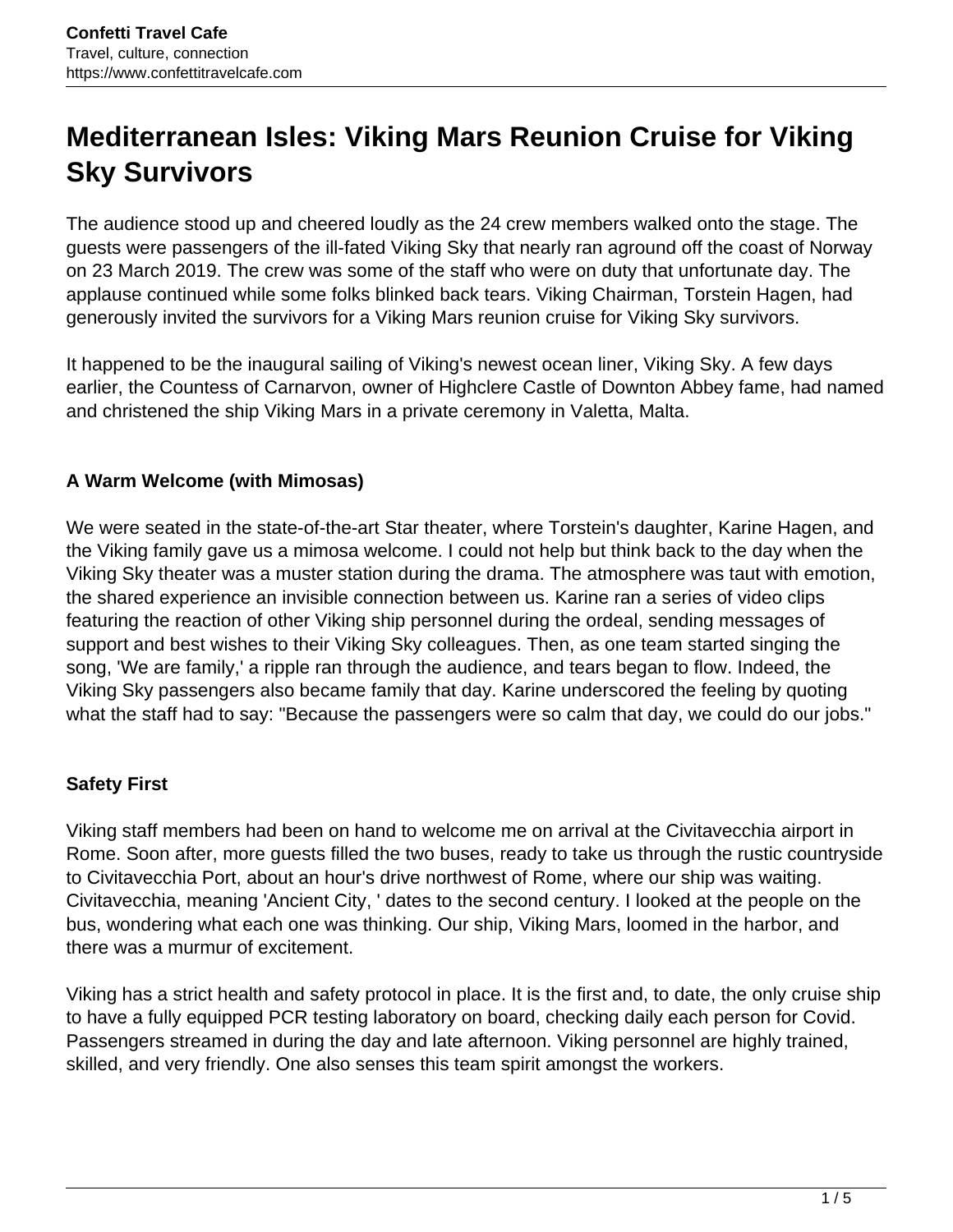Viking Mars is identical in design and furnishings to Viking Sky. So, when I boarded the luxury vessel, it gave me quite a jolt to see the same two-story-high mural displaying images of works by Edvard Munch in the Atrium. The familiar layout of the decks was comforting, though. I sighed with pleasure as the cabin crew fussed around me, and I sank into the comfortable bed for a few hours' rest before heading out to the Explorer's Lounge on Deck 7.

As I entered Mamsen's lounge, I realized that this was exactly where I had been photographing the monstrous waves before heading to my stateroom when, twenty minutes later, the emergency bell rang. As I sipped my tea, I overheard snippets of conversation from a nearby table. "We were on the first helicopter. One moment, they strapped us in, and twenty seconds later, we were inside the chopper." My phone rang, and I walked away to answer it. While I talked, I looked at the sea through the glass window, and suddenly my stomach lurched. I had a momentary flashback to those forty feet high waves.

My cabin mate, Debby Harrison, arrived late afternoon from Texas. As a qualified first responder, she helped the crew attend to people and administer to their needs that traumatic day. She grinned as she greeted me. "I did a double-take when I boarded and saw that this ship was identical to the Sky. And did you notice that we are in the same cabin that we were in before?" We were happy to reunite and quickly fell into a comfortable routine together. The stateroom is well-designed and quite spacious. Each room and suite onboard has a balcony with two chairs and a small table.

# **Dining at the World Café**

For most of us, this was the first cruise since the disaster. We were having dinner in the World Café on Deck 7 when the ship gave a gentle tug, and we quietly chugged out of the harbor. There were smiles as one saw a familiar face or old acquaintances bump into each other. The main topic of conversation was what happened to each person that day. "Where were you when the emergency call came?" "Were you airlifted?" During the whole time on the cruise, I encountered only two people who refused to talk about the incident.

## **The Viking Daily**

The cabin crew would put a four-page Viking Daily on our coffee table every night. This brochure contained a daily weather report, dining options, and detailed entertainment and excursion information. Viking prides itself on being a 'thinking' ship with extensive libraries on different decks. Onboard were a resident historian and three highly qualified guest lecturers. One of them, Corey Sandler, a charming, best-selling author of more than 300 books, was also on the Viking Sky. He provided many light-hearted moments, for instance, when he referred to our 'Poseidon Adventure!' One could either attend presentations in person or watch recordings on the TV in the cabin. The Viking Daily certainly helped one plan one's activities for the next day, and believe me, there was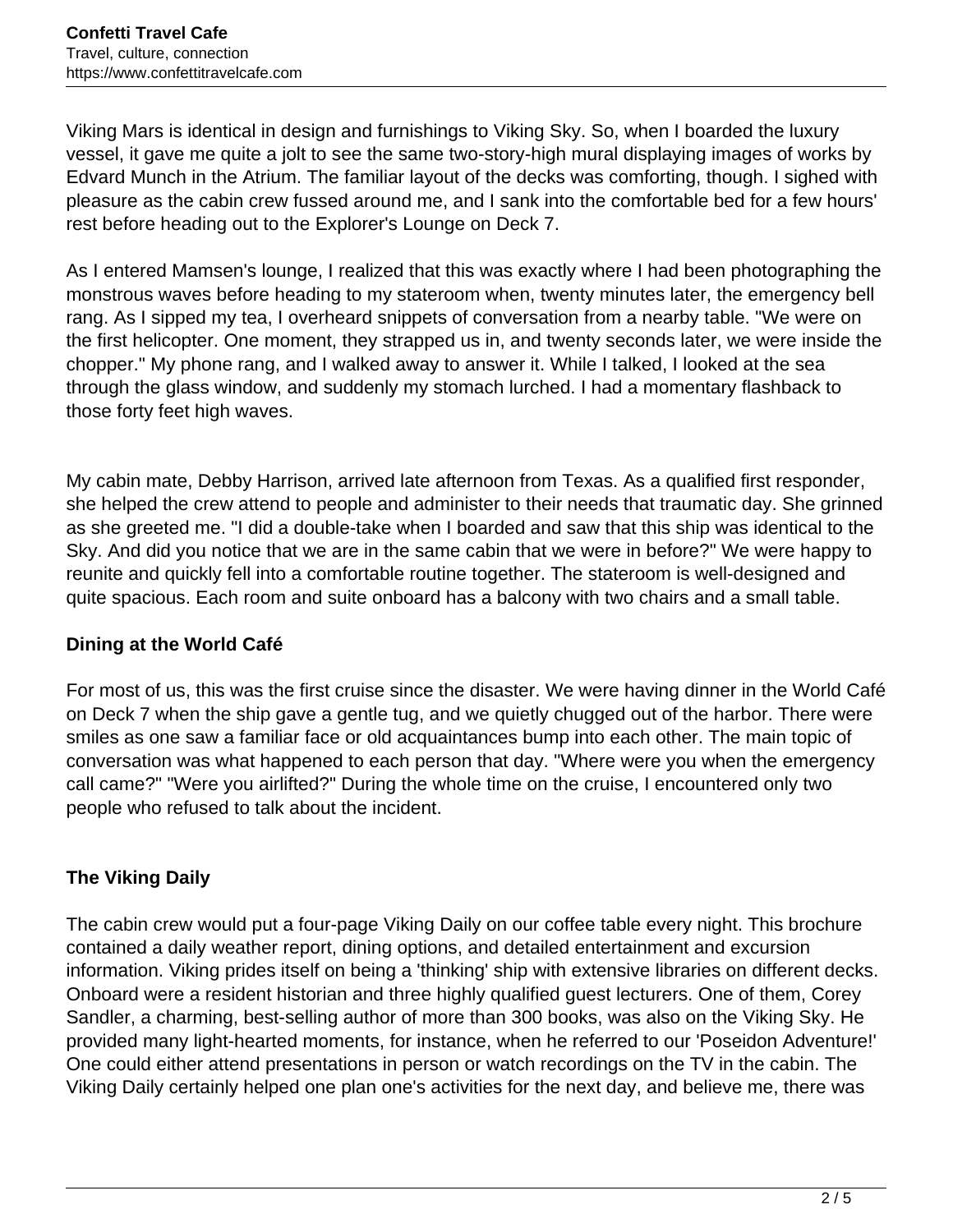quite a choice!

#### **Palermo, Sicily**

We visited two cities in Sicily, Italy. At lunchtime, we docked in our first port, Palermo, a city more than 2700 years old. The bus took us along a hair-raising steep, winding road up Mount Pellegrino with beautiful views of the city and the bay below. At the top, we admired the Santa Rosalia Sanctuary, a sacred pilgrimage site. Our last stop was the beautiful seaside resort of Mondello, a former fishing village.

## **Syracuse, Sicily**

The following day, we docked in the picturesque harbor of Syracuse, Sicily. A walking tour explored Ortigia, the oldest part of the city and today a UNESCO World Heritage Site. Ortigia is an ancient island founded by the Corinthians in 734 BC. Syracuse is also renowned for its ancient ruins, such as the Temples of Athenea and Apollo, dating back to the 5th and 6th centuries BC.

We were excited to hear Chairman Torstein Hagen give an update on Viking's business and future plans. I could not help but admire the vision and growth of the Viking company. As Karine had done early that morning, Mr. Hagen warmly welcomed us as part of the family. He appreciated the fact that 640 of the 900+ passengers joined him on this personal invitation cruise. He had us all smiling as he explained that he liked to keep things on the Viking ships elegant but simple. For example, the shower should clearly indicate the hot and cold streams and where to turn them on and off.

## **Opportunities for Both Learning and Dancing**

The cruise held some surprises in store. As a featured enrichment speaker, Dr. Anna Fisher, retired NASA astronaut and godmother to Viking Orion, shared her experiences as one of the "original six" women accepted into the Astronaut training program. Fellow astronaut, Dr. Rick Linnehan, joined her for an enlightening question-and-answer session.

We also had time to let our hair down, relax, and have fun. The Viking Vocalists and Band entertained us with three wonderful shows featuring music from the Seventies, ABBA, and the Beatles. As is customary on Viking ships, the Explorers' Society invites guests who have sailed with Viking before to mark the occasion with a toast. The Cruise Director, Aaron Syfert, raised a laugh when he commented that it was the first time that all onboard qualified and that they had a full house. The roof was open on the pool deck, and we celebrated by dancing under the stars.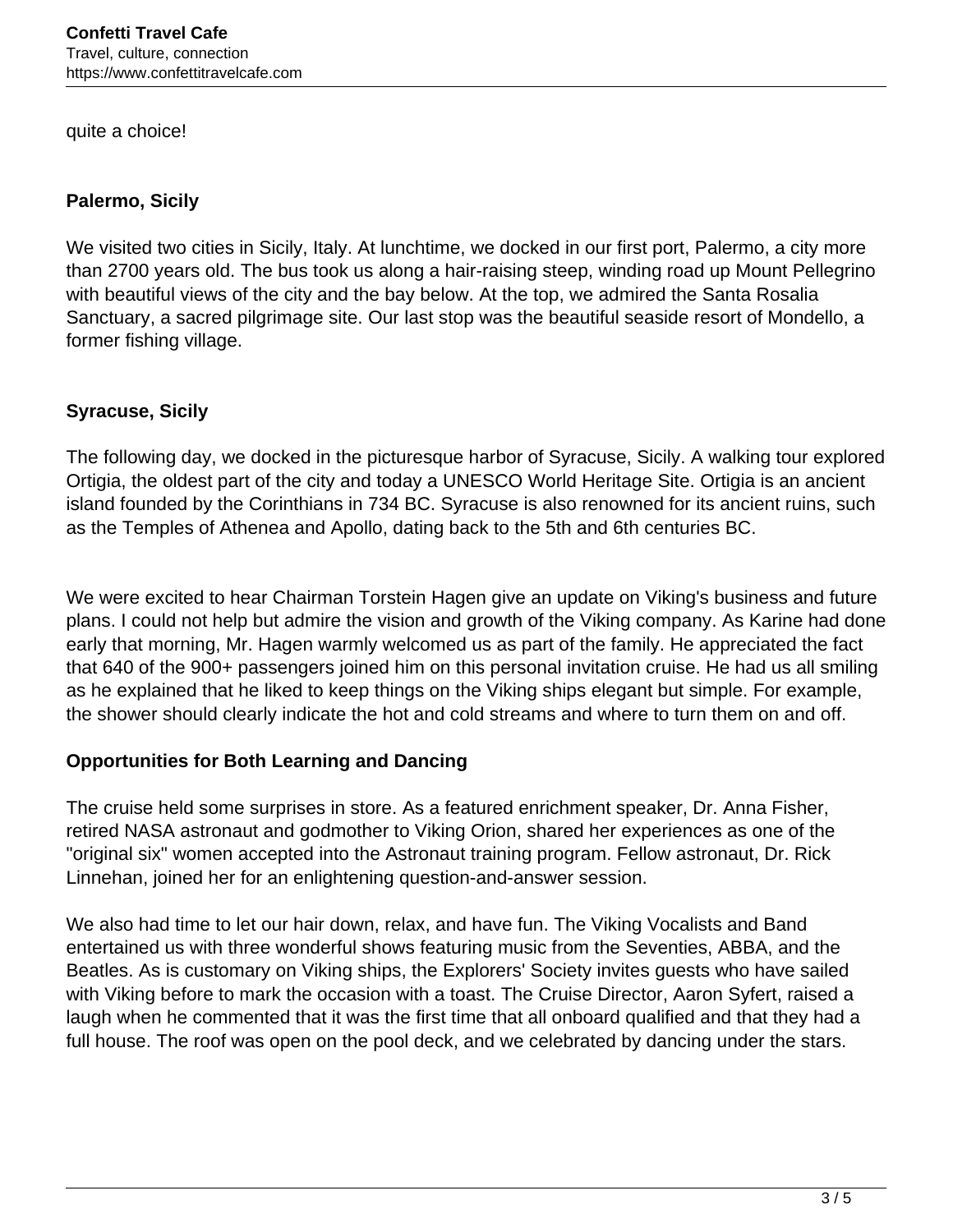#### **Memories Recounted**

As I sat in various locales around the ship, bits of conversation would drift to me, often about the event, and I realized that many people felt the need to share their ordeal and feelings with people who could relate to the incident. It also struck me that people's experiences depended on where they were on the ship that day. Nibbling on my breakfast waffle in Mamsen's in the Explorer's Lounge, I overheard, "The piano slid past us. I was pinned under a coffee table and thought that I would drown. Then the ship tilted to the other side, releasing me, and I was free."

I was having lunch in The Restaurant on the second floor when a couple joined me. Soon, they pointed out, "We were sitting here when the waves crashed through the glass. Then, we were lodged in that corner. We had to try and catch people by the arm as the water swept them past us. It was terrifying."

## **The Viking Mars Spa**

The Spa on the Viking Mars reminded me of the unique Nordic Bathing experience I had on the Viking Sky. I signed up for a relaxing full-body massage. The hot tub and snow cave beckoned me a few times as well. While enjoying the Spa, another guest chatted with me. It turned out that Anne was from Australia. Before the incident, she had broken her leg, and the crew speedily airlifted her to safety. Sadly, her husband passed away a few weeks before this scheduled cruise. On informing Viking, the company sent her a beautiful bouquet of white roses and invited her to bring one of her children on the cruise. Like so many on board, she had only praise for how the Chairman handled the situation.

It was remarkable that so many guests traveled so far for a seven-day sailing along the Mediterranean. Anne remarked, "This cruise had brought me closure and comfort." Throughout the journey, I heard those words of appreciation. Remarkably few people declined to talk about their experience, and I only came across three guests who disapproved of how Viking handled the incident.

#### **Valetta, Malta**

I was looking forward to exploring Valetta, a popular tourist destination and the smallest capital in the European Union, on the beautiful island of Malta. First, our bus took us past the cobalt-blue sea, fishing villages, and colorful traditional Maltese luzzu fishing boats, stopping for a view of the Blue Grotto, a series of sea caverns. Then, we continued to St Paul's Bay, named for the island's patron Saint who was said to have survived the shipwreck in 60 AD.